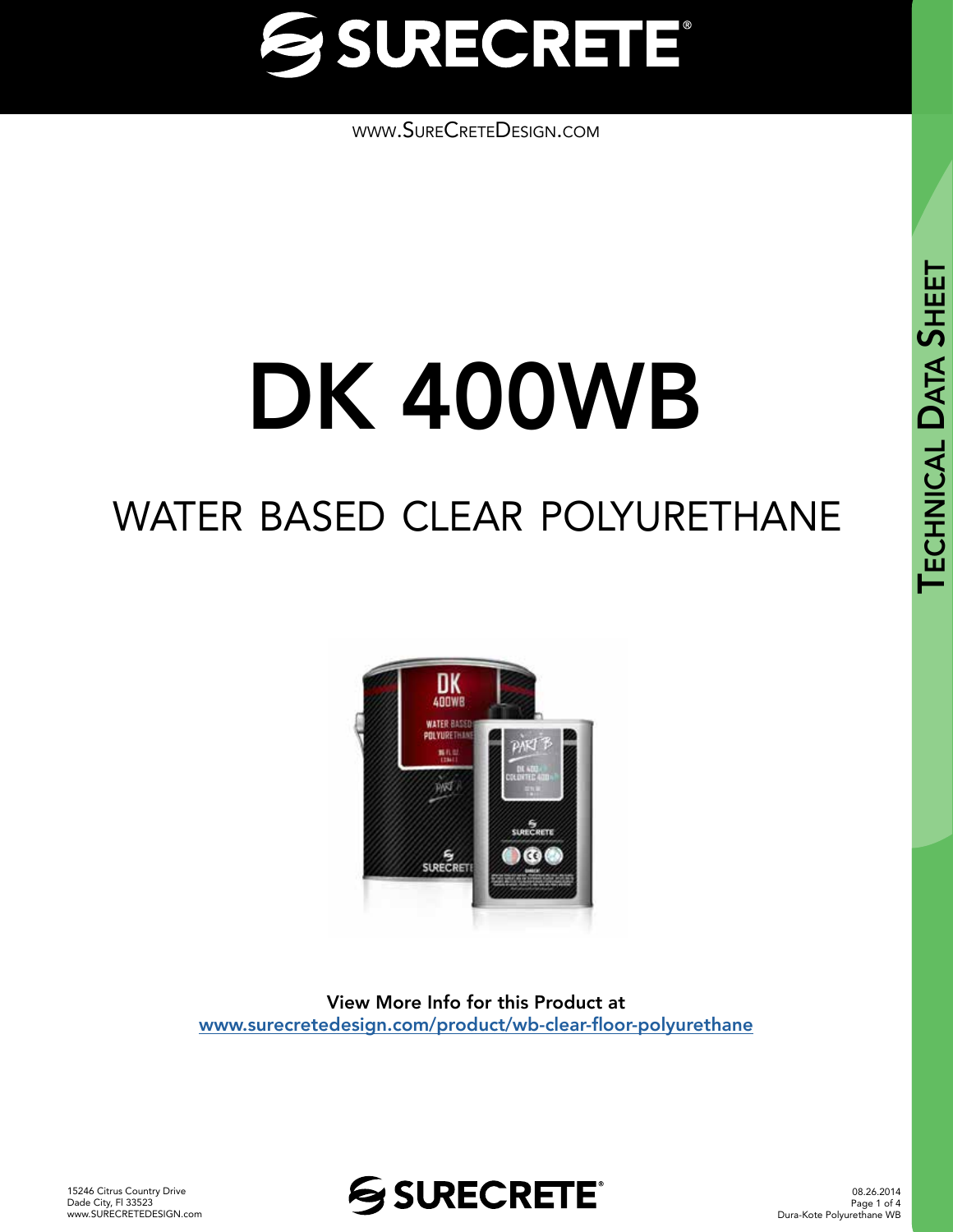# TECHNICAL DATA **SHEET**

## DK 400WB

### Clear Water Based Polyurethane

#### **DESCRIPTION**

*DK 400WB™* is a 2 component 57% solids, water based acrylic polyurethane designed as a non-yellowing clear coating for concrete, cement based overlays, or as a top finish coat on epoxy systems. The high performance clear top coat, available in gloss or satin finish, provides the durability of a solvent base system with the ease and safety of a low VOC (73 g/L) water base system. Unlike nearly all polyurethanes, *DK 400WB* has remarkable properties related to vapor permeability that permit its use in an exterior setting. *Note: See paragraph 5 under Sureface Prep.* Generating the premier balance of strength, added UV stability, flexibility, chemical and scratch resistance, it is both user-friendly and extremely durable. As a vertical wall coating, it enhances anti-graffiti properties.

DK 400WB is ideally suited for both commercial and residential settings: aircraft hangars, clean room floors, manufacturing facilities, warehouses, bars, clubs, retail stores, automotive showrooms, residential interiors, garage floors, stadiums, or any high traffic area where an exceedingly resilient floor is desired.

#### SURFACE PREP

The principles for surface preparation for *DK 400WB* are aligned with other coating systems placed on concrete or cement based overlays, the substrate must be:

1. Clean: The surface must be free of dust, dirt, oil, grease, paints, glues, sealers, curing agents, efflorescence, chemical contaminants, rust, algae, mildew and other foreign matter that may serve as a bond breaker or prevent proper adhesion. To remove coatings, paint, sealers, glue from concrete, etc. best results are achieved through diamond grinding or shot blasting.

2. Cured: Any concrete must be sufficiently cured to have complete hydration, approximately 28 days depending on temperatures & humidity. Cement based overlays typically cure sufficiently within 2 – 3 days.

3. Sound: No system should be placed on flaking or spalling concrete or cement based overlay. If the surface is delaminating, or divots are present, diamond grinding, shot blasting, or other mechanical means should be used to remove the delaminating areas. Depending upon size of area, patching may be required prior to application of *Dura-Kote Polyurethane WB*. *Flash Patch* or *Deep Level* is an excellent choice as a patching product to complement the system. Refer to their respective spec. sheets.

As a thin mil coating, *DK 400WB*, will never bridge construction joints in concrete. Large expansive slabs should have planned appropriate flexible caulks to allow for movement. Cracks in concrete may likewise require treatment: evaluate crack as static or structural to set expectation of treatment. Refer to spec. sheet on *SCT-22 Crack and Spall Treatment*.

## **SSURECRETE®**

#### PACKAGING

- *1 gal. (3.8 liter) kit* 
	- 1 gal. Part A short filled can (3 qt. / 2.8 liter) 1 qt. Part B (.9 liter) can

#### OR

*4 gal. (15.1 liter) kit* 5 gal. Part A - short filled pail (3 gal. / 11.4 liter) 1 gal. Part B (3.8 liter) pail

#### MIXING RATIO

3:1 (3 part A to 1 part B)

#### **COVERAGE**

Varies upon substrate: approximately 300 - 400 ft<sup>2</sup> per gal. (28 - 37m² per 3.8 liter) 4 - 5.3 mils wet; 2 - 3 mils cured

#### SHELF LIFE

Under normal, moisture free conditions 12 months for unopened container. Do not allow product to freeze.

#### 4. Profiled

a) Concrete: For a proper bond, the surface of concrete must be opened up or roughed up to feel like 80 – 180 grit sandpaper. This profile is best accomplished through diamond grinding or shot blasting. Proper profile should follow the standard established by the International Concrete Repair Institute (ICRI) Technical Guideline no. 03732 for Concrete Surface Profile (CSP). The established profile is categorized as CSP-1 or CSP-2. Customarily cement-based overlays do not require profiling. *Exterior concrete must be previously coated with a base coat prior to application of DK 400WB*.

b) Finish or Top Coat: Screen the preceding coat with a 100 grit sanding screen on a rotational floor machine. This screening will ensure not only a good bond between coats, but also eliminate any debris or dust that may have settled onto the preceding coat as it was curing. Follow screening with vacuuming. Follow vacuuming with a micro-fiber wipe with a solvent such as, acetone, or denatured alcohol. Listed below are some common systems requiring a Finish or Top Coat:

- *• [DK Flakes](https://www.surecretedesign.com/product/floor-flake-chips/)*
- *• [DK Metallics](https://www.surecretedesign.com/epoxy-metallic-system/)*
- *• ColorTec 500 [\(100% Solids Epoxy\)](https://www.surecretedesign.com/product/colored-floor-epoxy-100/)*
- *• ColorTec 600WB [\(Water Based Epoxy\)](https://www.surecretedesign.com/product/colored-floor-epoxy-wb/)*
- Any other *Dura-Kote (DK) specialty system*

5. Limit Moisture & pH: Although Dura-Kote Polyurethane WB is vapor permeable, due to the uncertainty of vapor barriers placed beneath concrete, testing prior to application is appropriate to determine if too much moisture is present.

a. Plastic sheet test (ASTM-D-4263) can often identify excessive moisture vapor transmission. Tape all 4 sides of an 18" (45 cm) square of clear plastic to the slab and leave in place for 16 hours. Any condensation formed or darkening of the slab beneath the plastic may indicate the surface is too wet for polyurethane.

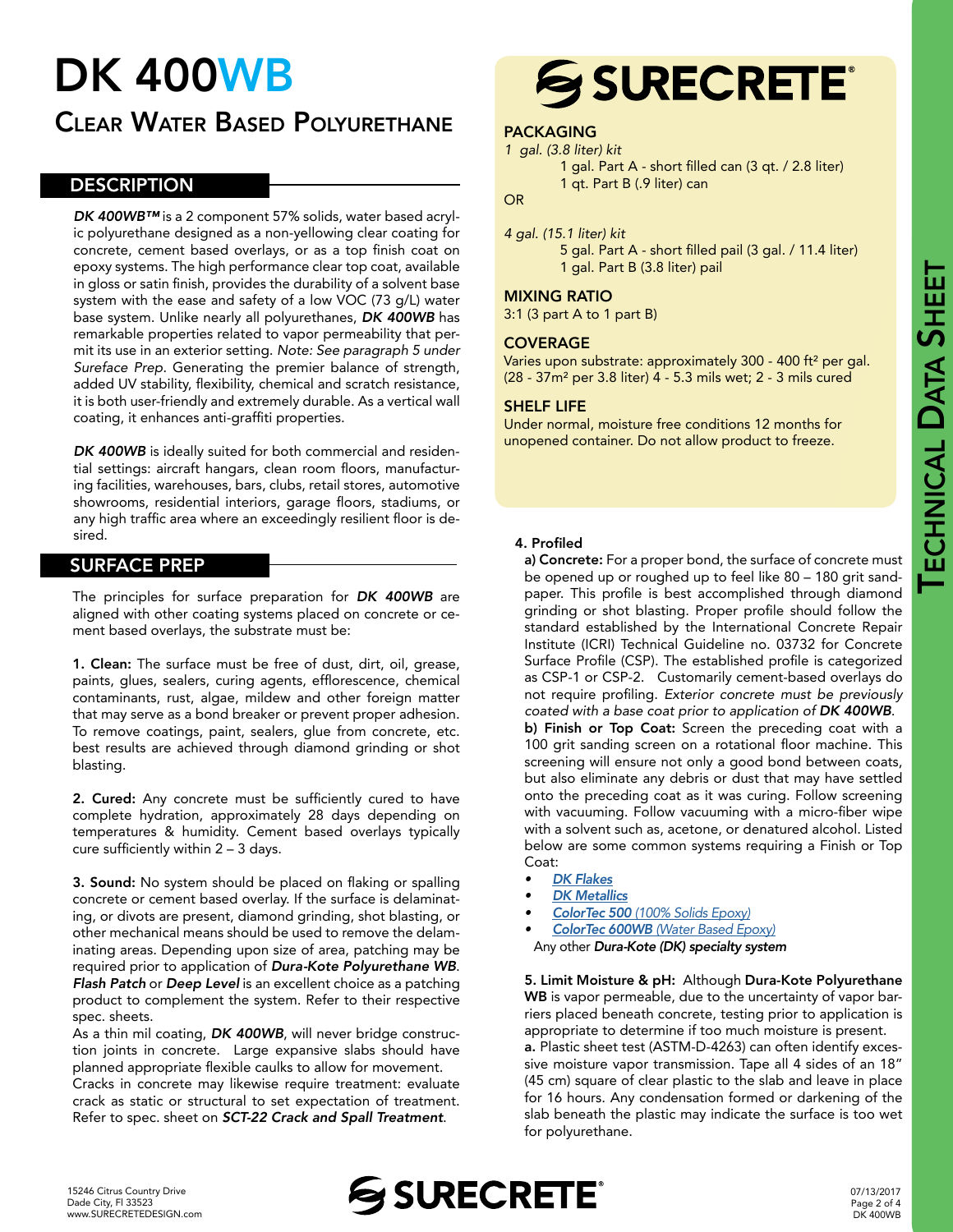b. Calcium Chloride test (ASTM-F-1869) will quantify the amount of moisture that is transmitted to surface of the slab. The moisture measurement is expressed in terms of pounds (kg) per 1,000 ft² (m²) per 24 hours. Measurements that are in excess of 8 pounds per 1,000 ft<sup>2</sup> (3.9 kg per 100 m<sup>2</sup>) over 24 hours are too wet for polyurethane. Follow directions of test kit manufacturer.

Concrete slabs must not exceed a pH reading of 10.5 for *DK 400WB*.

*Note: these observations and measurements may be inherent*ly flawed as they are "snapshots in time". These tests serve *only as guidelines.* 

#### TEMPERATURE/CURE

Avoid application on extremely cold or hot days or during wet, foggy weather. Basic rules include:

- Apply with ambient and surface temperatures ranging above 50°F (10°C) and below 90°F (32°C) and that will remain within ranges for at least 12 hours following application.
- Surface temperature must be a minimum 5°F (3°C) above dew point.
- Relative humidity should be below 75%.

| Cure Rates @ 77°F (25°C)   | Cure Rates @ $50^{\circ}F(10^{\circ}C)$ |
|----------------------------|-----------------------------------------|
| Dry to touch = $6 - 8$ hr. | Dry to touch = $18+$ hr.                |
| Light traffic = 24 hr.     | Light traffic $=$ 48 hr.                |
| Heavy Traffic = 3 days     | Heavy Traffic= 5 days                   |
| Full cure = $5 - 7$ days   | Full cure $= 14$ days                   |

#### APPLICATION

#### Planning

1. Provide for ventilation so that vapors do not accumulate.

2. Select appropriate PPE (personal protection equipment). Use of a NIOSH approved respirator is recommended. Refer to SDS.

3. Work across the narrowest dimension of an area where practical.

4. Work to an exit from wet product.

5. Track coverage rate for each premeasured kit, after establishing room dimensions, before mixing commences, place a short piece of masking tape on the wall to correspond to the "distance" each kit should cover. Product should achieve approximately 300 - 400 ft² per gal. (28 - 37m² per 3.8 liter) 4 - 5.3 mils. Thin coats are desired.

Mask all areas requiring protection; product will stick to just about everything.

#### Mixing and handling

1. Organize mixing station that neither has to relocate, nor block the progress of application. Staging is critical so that Part A and part B are not confused with one another or mixed too far in advance. Once A and B are mixed, the catalyzed product should be placed on the floor within 30 minutes. If left in the pail too long, product will cure at an accelerated rate rendering it useless.

2. Pour 1 part B into 3 parts A. Note that kits are premeasured for convenience.

3. Mechanically mix (with Jiffy style mixer) both parts A and B for 3 minutes at medium speed.

4. It is suggested to thin *DK 400WB* after it has been catalized with water up to 20% (25oz per gallon). This step is optional, but makes the product more manageable, laying out a thinner coat. Some applicators will cut with water on the first coat only.

5. Transfer contents into an appropriately sized pan or pail equipped with a roller grid.

6. Do not leave pail upside down to drain onto floor. Any unmixed portion of A or B that may have accidentally been placed onto side of pail can now drain down onto the floor, creating a spot that will not cure.

7. Clean out or replace mixing pails and mixer blades in a reasonable fashion, so that the chemistry of A and B remain consistent, especially over large projects.

#### First coat

1. Select applicator (product designed to be rolled, never atomize product through spraying)

- a. As a thin mil system, most commonly a roller ranging in nap size from mohair to 3/8" (9.5 mm) is appropriate.
- b. Rollers should be premium quality with phenolic core.
- c. "De-fuzz" roller by wrapping tightly with masking tape and removing tape.
- d. Large areas may require 18" (46 cm) rollers.

2. Saturate roller in pan or pail with roller grid, and remove excess product to prevent excessive dripping. Any drips require rolling out.

3. Apply product in an area that can comfortably be covered with the material on a wet roller. Before the roller begins to dry out, become tacky and "pull", backroll the same area. Thin coats are imperative.

4. Saturate roller again and cover another similar size area maintaining a wet edge between the two areas. Large expansive areas will require sufficient manpower and / or appropriately sized rollers to accomplish the wet edge. To illustrate: an area that has dried for 30 minutes will "pull" on the roller as wet product is applied next to it, leaving an unsatisfactory finish. Roller covers will require replacing if pulling or tackiness is observed. Areas of overlap must be wet on wet. 5. Work in pairs. One man applies product over entire area as described above. Second man backrolls what has just been applied with a dry roller. Work around the project together. 6. Cut in by brush areas adjacent to walls.

Note: First coat may "stand alone" as a single coat depending upon application selected, or applicator and client choice. First coat may also serve as Finish or Top Coat for several of *Dura-Kote* specialty systems, some are listed below:

- *• [DK Flakes](https://www.surecretedesign.com/product/floor-flake-chips/)*
- *• [DK Metallics](https://www.surecretedesign.com/epoxy-metallic-system/)*
- *• ColorTec 500 [\(100% Solids Epoxy\)](https://www.surecretedesign.com/product/colored-floor-epoxy-100/)*
- *• ColorTec 600WB [\(Water Based Epoxy\)](https://www.surecretedesign.com/product/colored-floor-epoxy-wb/)*
- Any other *Dura-Kote (DK) specialty system*

#### Second Coat

If first coat has cured dry to the touch and is no longer tacky (refer to cure rates listed above as a guide) repeat all steps of application listed above. Planning, masking, mixing and handling, and application are identical in second coat.

If first coat has cured beyond 48 hours or if dust or debris has settled into it as it cured, it must be scuffed with a rotational floor machine equipped with a black pad or a 100 grit sanding screen. Follow scuffing screening with vacuuming. Follow vacuuming with a micro-fiber wipe with a solvent such as acetone, or denatured alcohol.